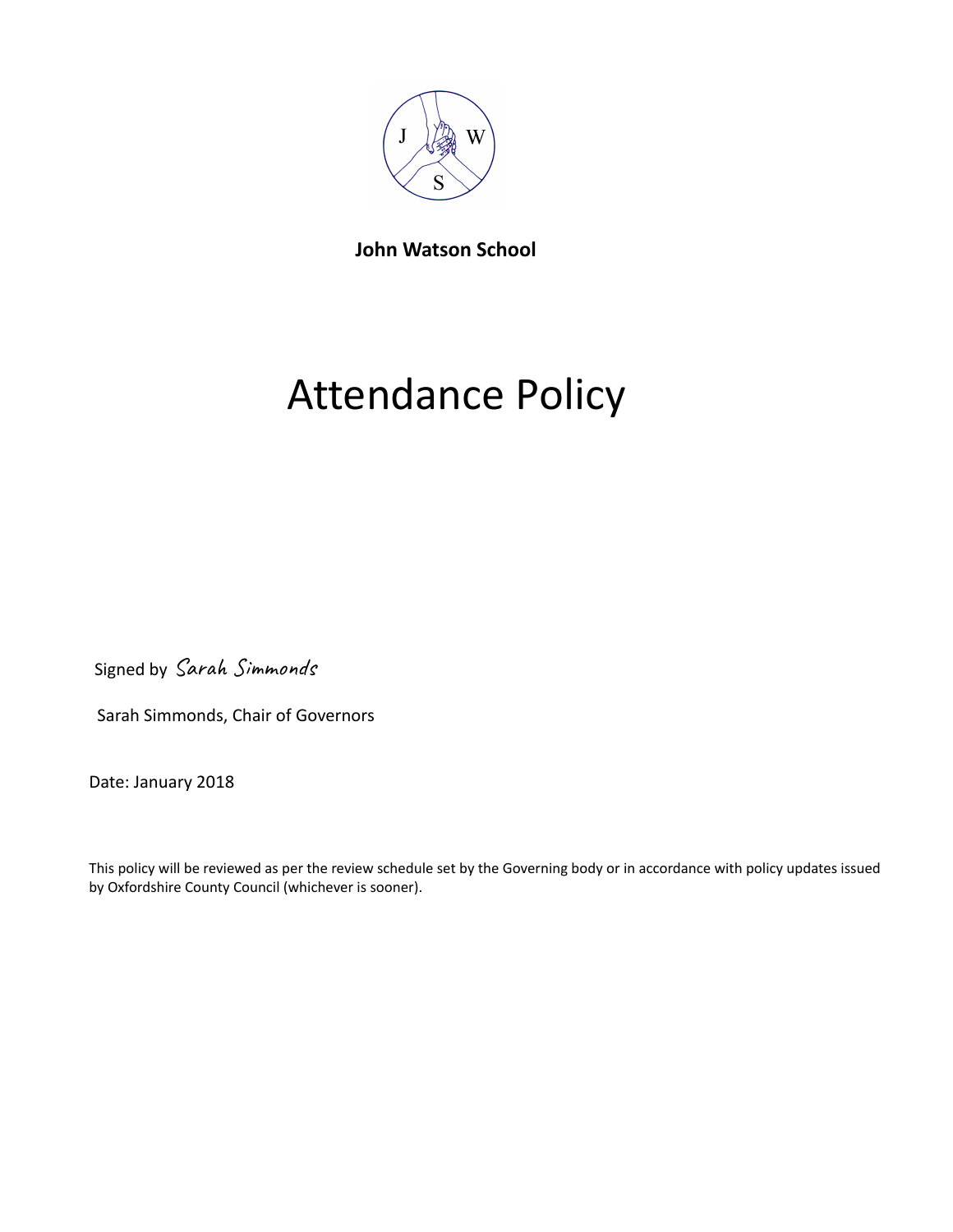

#### John Watson School's guiding principles underpin our policies and practice...

| We believe all<br>children and young<br>people have a<br>right to feel safe<br>and secure | We believe everyone<br>should be valued for<br>who they are and<br>know they have a<br>voice and will be | We believe everyone<br>has a right to be<br>included within the<br>wider community on<br>equal terms | We believe learning<br>should be stimulating,<br>challenging and relevant<br>for all | We believe all staff should be<br>ambitious about what they can<br>achieve in their role and be<br>empowered to impact on pupil<br>outcomes |
|-------------------------------------------------------------------------------------------|----------------------------------------------------------------------------------------------------------|------------------------------------------------------------------------------------------------------|--------------------------------------------------------------------------------------|---------------------------------------------------------------------------------------------------------------------------------------------|
|                                                                                           | listened to                                                                                              |                                                                                                      |                                                                                      |                                                                                                                                             |

## **Introduction**

John Watson School is committed to providing a full and efficient education to all pupils and embraces the concept of equal opportunities for all.

We will endeavour to provide an environment where all pupils feel valued and welcome.

For a pupil to reach their full educational achievement, a high level of school attendance is essential. We will consistently work towards a goal of 100% attendance for all pupils. Every opportunity will be used to convey to pupils and their parents or carers the importance of regular and punctual attendance including e.g. newsletters and end of term reports.

School attendance is subject to various Education laws and this school attendance policy is written to reflect these laws and the guidance produced by the Department for Education (DfE).

Each year the school will examine its attendance figures and set attendance/absence targets. These will reflect both national and Oxfordshire attendance targets.

The school will review its systems for improving attendance at regular intervals to ensure that it is achieving its set goals.

This policy will contain within it, the procedures that the school will use to meet its attendance targets.

#### **School Procedures**

- 1. Any pupil who is absent from school at the morning or afternoon registration period must have their absence recorded as being authorised (/ \), unauthorised (O) or as an approved educational activity (V) (attendance out of school).
- 2. Only the Headteacher or a member of staff acting on their behalf can authorise absence. If there is no known reason for the absence at registration, then the absence must be recorded in the first instance as unauthorised.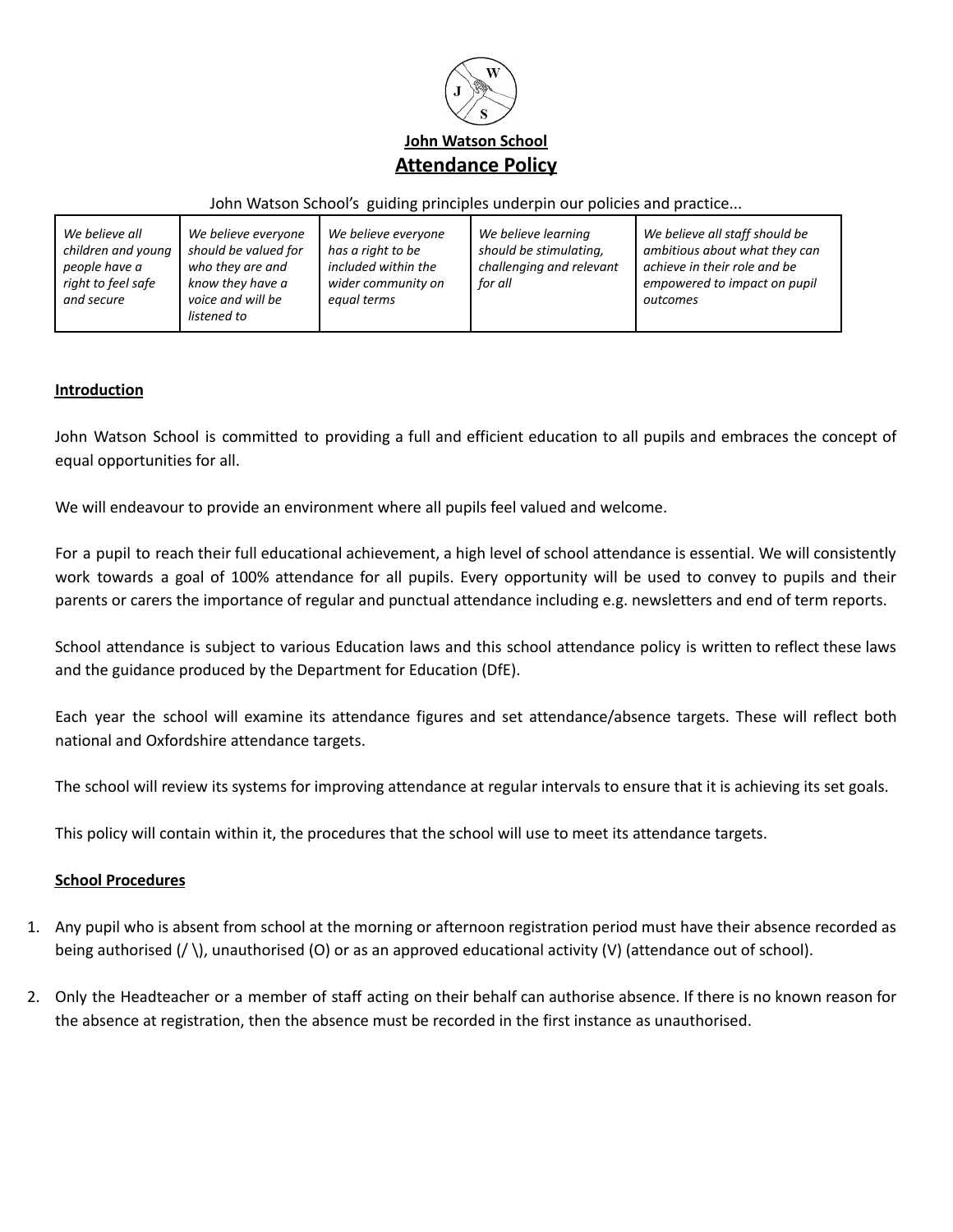#### **Lateness**

- 1. Morning registration will take place at the start of school at 9.00 on Primary site and 8.55 am on Secondary site. The registers will remain open for 15 minutes.
- 2. Any pupil arriving after this time will be marked as having an unauthorised absence (U) unless there is an acceptable explanation i.e. school transport was delayed.
- 3. In cases for example, where the absence at registration was for attending an early morning medical appointment, the appropriate absence code will be entered.

The afternoon registration will be at 1.00 pm on Primary site and 2.00 pm on Secondary site The registers will close at 1.15 pm and 2.15 pm respectively.

- 4. Pupils arriving after the start of school but before the end of the registration period will be treated for statistical purposes, as present, but will be coded as late (L) before registers close.
- 5. Parents/Carers must inform the school if their child is going to be absent on or before the first day. This must be followed up in writing to explain the reason for the absence. If no reason is given within 2 weeks the absence will become unauthorised.
- 6. When making medical/dental appointments, every effort must be made to ensure appointments are outside school hours but we acknowledge that this is not always possible. Medical/Dental appointments must be accompanied by an appointment card or other written confirmation.

## **Absence from School**

#### **First Day Absence**

- Parents are expected to contact the school on the day giving an explanation for the absence.
- If we do not receive a message from parents, office staff will telephone parents to request a reason for absence.
- A message via transport is not an acceptable form of communicating absence.
- The office administration team are responsible for ensuring that these calls are carried out.
- Office administration team record reasons for absence onto Integris.

## **Second Day Absence**

Office administration staff will telephone parents to seek an explanation for the absence.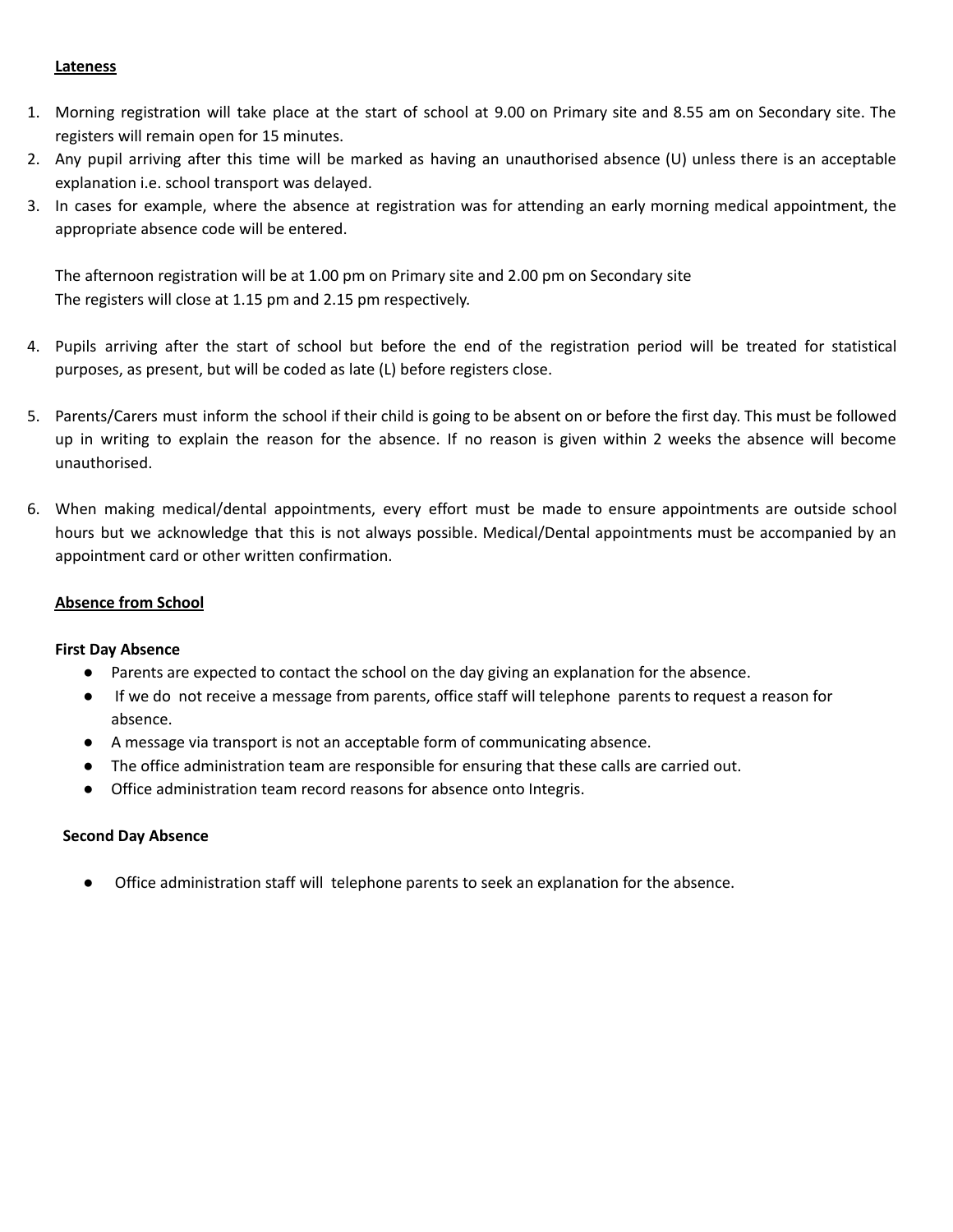## **Continuing Absence**

● If there has still been no contact from the parent/s, a letter will be sent to parents requesting that they contact school immediately to inform us of the reason for their child's absence.

# **Ten Day Absence**

Any pupil who is absent without an explanation for 10 consecutive days will be referred to Oxfordshire County Council, Attendance and Engagement Team. This is a legal requirement. The school will include details of the action they have taken.

## **Absence Notes**

Absence notes received from parents explaining absence should be kept for the remainder of the academic year. If there are attendance concerns about the pupil, that may require further investigation, then the notes may need to be retained for a longer period.

## **Frequent Absence**

It is the responsibility of the Attendance Administrator to be aware of and bring attention to, any emerging attendance concerns.

In cases where a pupil begins to develop a pattern of absences, the school will try to resolve any concerns with parent/s. The Headteacher (or nominated member of staff) will liaise with the Attendance and Engagement Officer to ensure necessary action is taken when incidents of poor attendance and/or punctuality are identified.

Where incidents of poor attendance and/or lateness are identified through monitoring parents/carers will be notified in writing that this is a cause for concern. If this continues, the school will invite parents/carers in to discuss causes and ways forward.

# **Penalty Notices and Legal Action**

## **The Law**

The Education Act 1996 Part 1, Section 7 states:

The parent of every child of compulsory school age shall cause him to receive efficient full-time education suitable-

- [a] To his age, ability and aptitude and
- [b] To any special needs he may have.

either by regular attendance at school or otherwise.

For educational purposes the term parent is used to include those that have parental responsibility and/or those that have the day to day care of the child.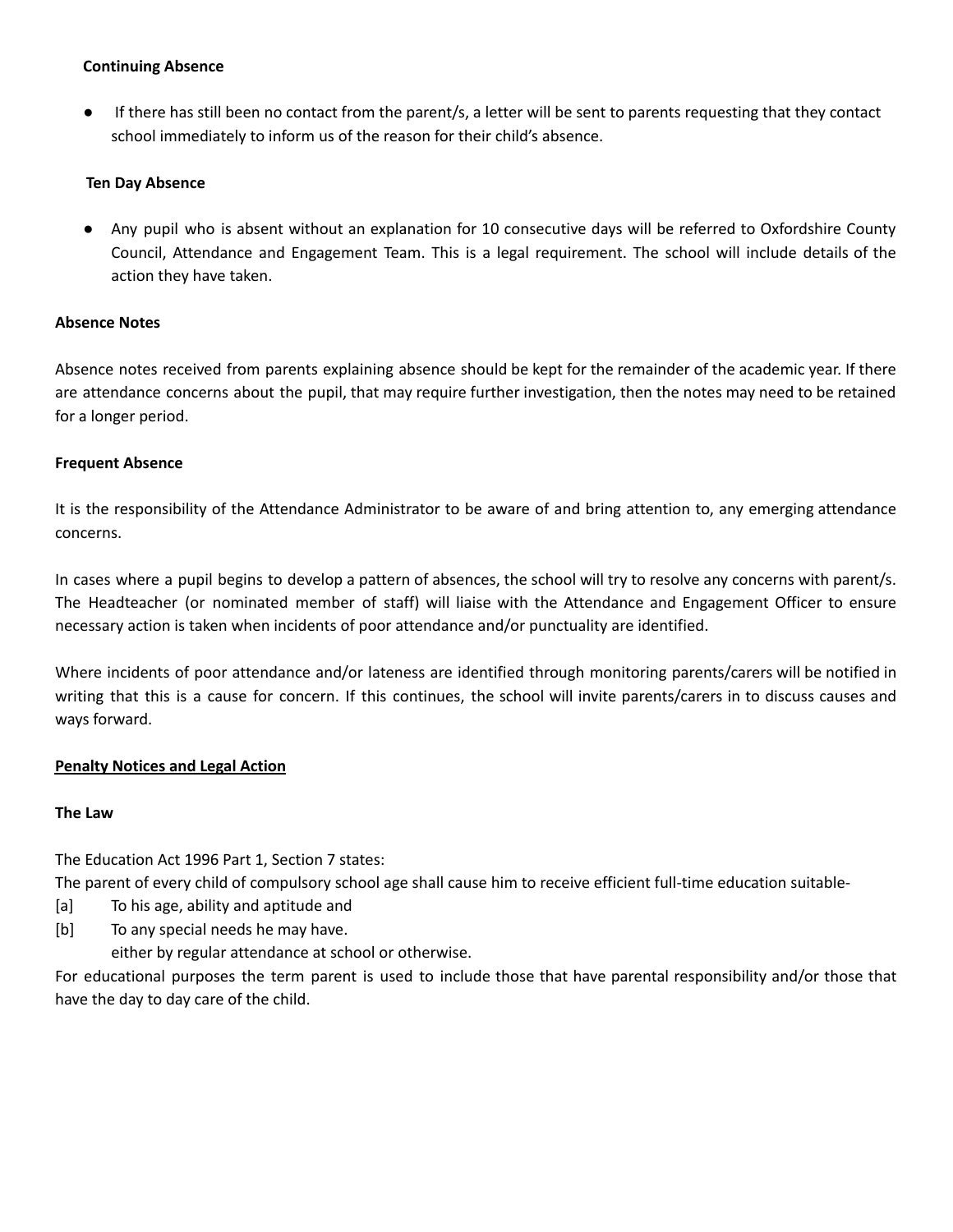The legislation that appertains to children who are of compulsory school age and are registered at school is contained within this Act.

Part V1 Section 444 contains the details of when an offence is committed if a child fails to attend school.

In cases of persistent absenteeism, the school reserves the right to ask the Attendance and Engagement Team to either issue a Penalty Notice Warning which could result in a fine or further legal action through the courts.

A Penalty Notice is a fine that the Attendance and Engagement Team may decide to issue instead of taking legal action through the Magistrates' Court system.

A Parent/Carer can be issued with a penalty notice if:

- they fail to ensure that their child attends school, or other education provision regularly, usually defined as six or more unauthorised absence sessions over a six week period;
- they allow their child to take leave of absence during term time without the school's authorisation;
- they fail to return their child to school on the agreed date after a period of authorised leave of absence;
- their child persistently arrives late for school after registration is closed.

A pupil becomes a 'persistent absentee' (PA) when they miss 15% or more schooling across the school year **for whatever reason**. Absence at this level is doing considerable damage to any child's educational prospects and we need parents' fullest support and co-operation to tackle this.

The school monitors all absence thoroughly. Any case that is seen to have reached the PA mark **or** is at risk of moving towards that mark is given priority and parents will be informed of this immediately.

PA pupils are tracked and monitored carefully by the school and a parenting contract meeting will be offered between parent, pupil and school to try and help resolve any issues. All PA cases will be referred to the Attendance and Engagement Team and if necessary, they have a range of legal powers open to them to enforce attendance including parenting orders, education supervision orders and prosecutions. If convicted of an offence a parent could face a fine of up to £2,500 per parent and/or 3 months imprisonment.

# **A Welcome Back**

It is important that on return from an absence that all pupils are made to feel welcome. This should include ensuring that the pupil is helped to catch up on missed work and brought up to date on any information that has been passed to other pupils.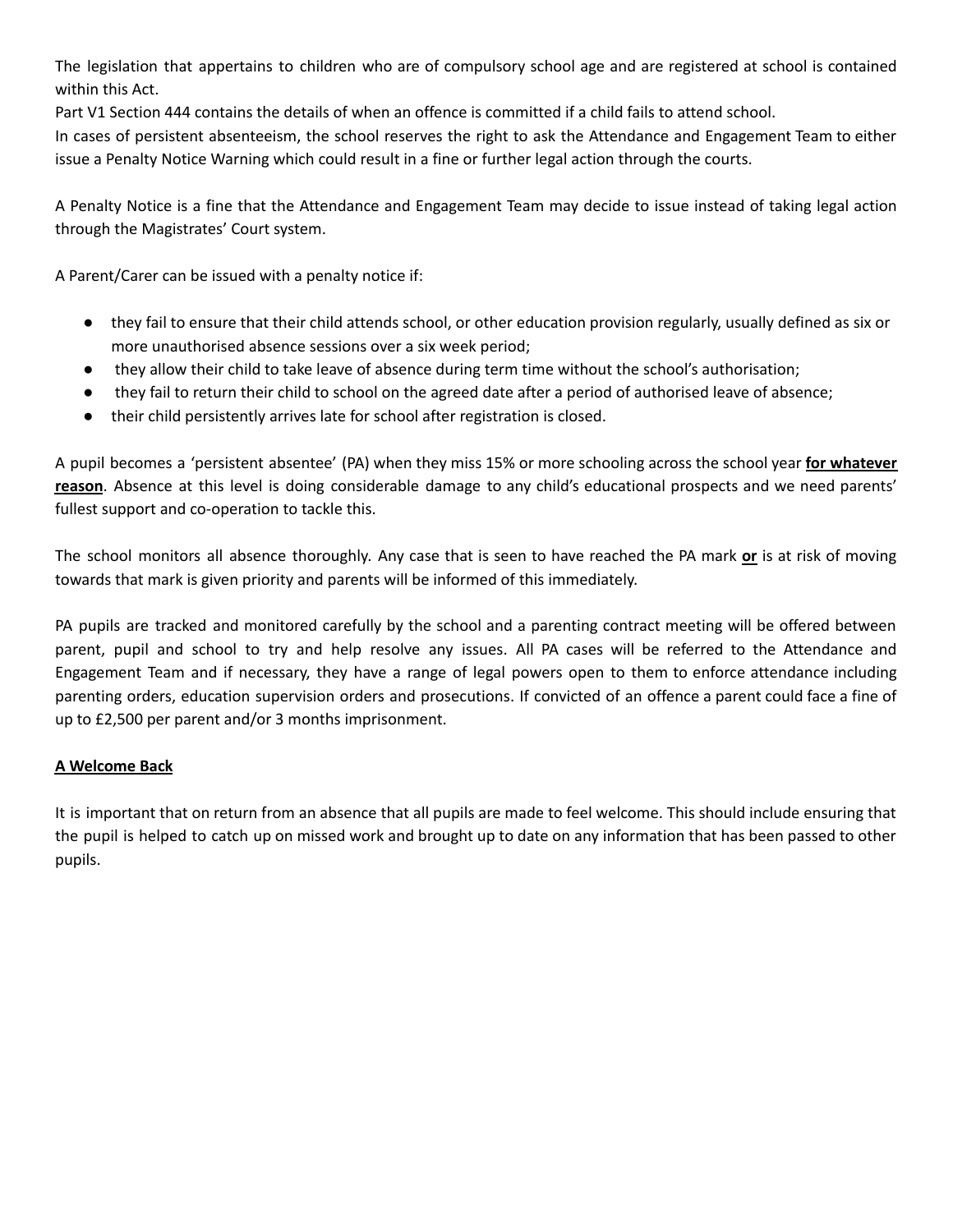## **Promoting Attendance**

The school will use opportunities as they arise to remind parents/carers that it is their responsibility to ensure that their children receive their education. Phone calls from class teachers can have a positive impact.

The Home/School agreement can be used in this way also.

## **Leave of Absence**

The Headteacher will not grant any leave of absence during term time unless there are *exceptional circumstances*. Parents/Carers should seek permission from the Headteacher prior to the leave of absence period in question.

The Headteacher will determine the number of school days a child can be away from school **if** the leave is granted. Parents/carers who remove their children from school without authorisation or do not return their child to school on the agreed date following an authorised period of leave of absence, may face a Penalty Notice Warning which could lead to a fine/prosecution (see Penalty Notices and Legal Action above).

## **Attendance Awards**

The school will use the following system to reward pupils who have good or improving attendance

Attendance Certificates will be given out three times per academic year to those pupils who achieve 98% or above attendance.

## **Attendance Targets**

The school has an annual target of **95%**

A system for analysing performance towards the targets will be established and a senior school manager will be responsible for overseeing this work.

Our schools targets are:

- Attendance registers, by law, must be kept for at least 3 years; they are stored indefinitely on Integris. Previous paper registers are kept in our Archive Store
- Electronic back-up copies are made that are preserved for at least three years.
- The registers are safely stored in the Archive Store which can only be accessed by the School Business Manager, Headteacher and Caretaker

# **Register and Admission Roll keeping.**

The legal requirements regarding register and admission roll keeping can be found in The Education [Pupil Registration] (England) Regulations 2006.